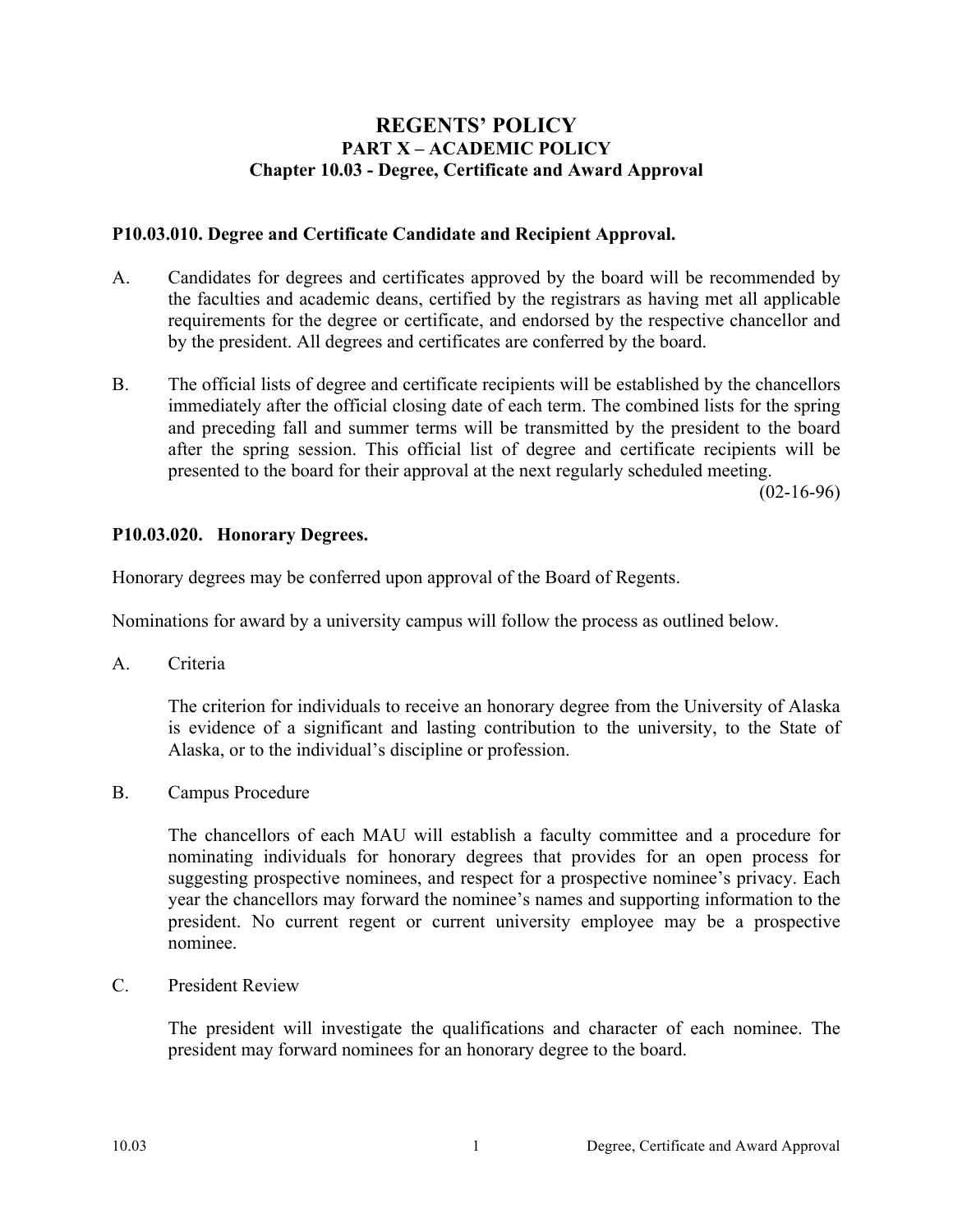#### D. Board of Regents' Conferral

The board may award an honorary degree to a nominee. The board will confer each honorary degree at the MAU that grants the degree. An honorary degree may not be awarded in absentia, but may be awarded posthumously if the board approved the recipient before their demise.

(09-25-09

## **UNIVERSITY REGULATION PART X – ACADEMIC POLICY Chapter 10.03 - Degree, Certificate and Award Approval**

### **R10.03.020. Honorary Degrees.**

Nominations for honorary degrees may be made by members of the Board of Regents, campus advisory councils, members of the university community, or citizens of the state. The MAU will acknowledge the receipt of such nominations to the nominator. The nominator may request to appear before the committee to speak to the nomination.

In order to afford members of the Board of Regents an opportunity to attend committee meetings if they wish, chancellors will notify the Board of Regents' Office of committee meeting schedules to be transmitted to members of the board.

The board will act on awards for the spring commencement at the first meeting of the board in the preceding fall semester. Under exceptional circumstances, the board will consider nominations submitted at other times.

In order to accommodate arrangements necessary to invite commencement speakers upon whom an honorary degree is to be conferred, or awardees who cannot immediately attend a commencement, nominations may be approved up to four years prior to the actual award. If the nominee has not accepted the award by that time, their name will be removed from the list of approved nominees.

Announcement of honorary degree recipients prior to the award ceremony will be at a time determined by the appropriate chancellor.

While commencement will be the usual ceremony at which awards are to be conferred, other occasions may be substituted upon approval by the board.

Nominations will include a brief statement of the following information on each candidate:

- 1. name and pertinent personal information;
- 2. education (degrees received);
- 3. contributions to the university, and/or the state, or the nominee's discipline or profession;